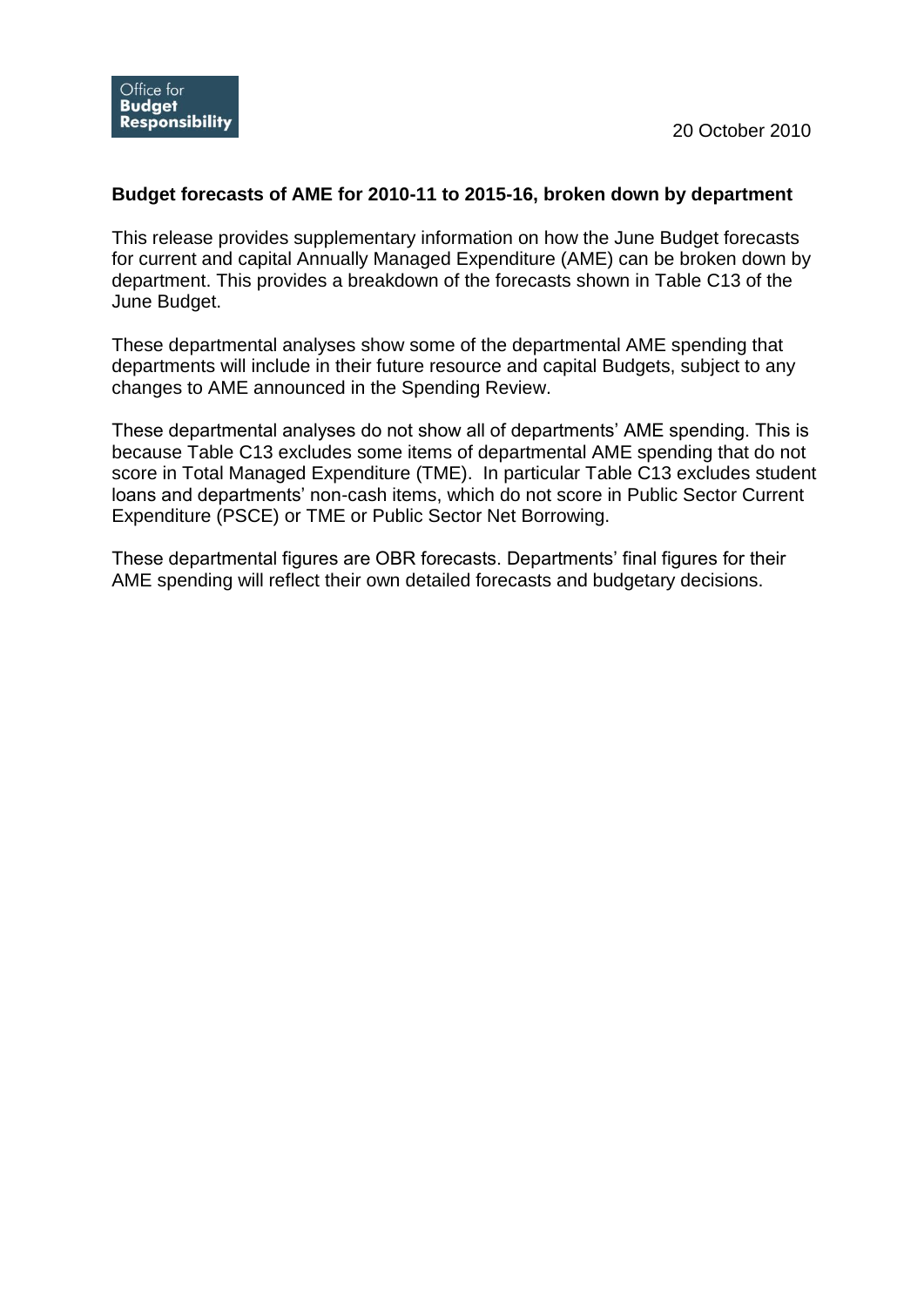## 20 October 2010

| Table 1                                                   | Forecasts, £ billion |                          |                |                |         |         |  |
|-----------------------------------------------------------|----------------------|--------------------------|----------------|----------------|---------|---------|--|
|                                                           | 2010-11              | 2011-12                  | 2012-13        | 2013-14        | 2014-15 | 2015-16 |  |
| <b>CURRENT EXPENDITURE:</b>                               |                      |                          |                |                |         |         |  |
| <b>Resource Annually Managed Expenditure</b><br>of which: | 294.6                | 308.0                    | 323.1          | 337.4          | 355.0   | 371.4   |  |
| Departments with spending included in                     |                      |                          |                |                |         |         |  |
| main rows of Resource AME <sup>1</sup>                    |                      |                          |                |                |         |         |  |
| Education                                                 | 2.2                  | 2.7                      | 3.3            | 3.7            | 4.2     | 4.6     |  |
| Health $2$                                                | $-2.0$               | $-1.6$                   | $-1.0$         | $-0.4$         | 0.2     | 0.8     |  |
| Transport                                                 |                      | $\blacksquare$           | $\blacksquare$ | $\blacksquare$ | $\sim$  |         |  |
| <b>CLG Communities</b>                                    | $-0.1$               | 0.0                      | 0.1            | 0.0            | 0.0     | 0.0     |  |
| <b>CLG Local Government</b>                               | 0.5                  | 0.5                      | 0.5            | 0.5            | 0.5     | 0.5     |  |
| Business, Innovation and Skills                           | 0.9                  | 0.8                      | 0.8            | 0.8            | 0.8     | 0.8     |  |
| Home Office                                               | 0.7                  | 0.8                      | 0.9            | 0.9            | 1.0     | 1.0     |  |
| Justice                                                   | 0.0                  | 0.0                      | 0.0            | 0.0            | 0.0     | 0.0     |  |
| Law Officers' Departments                                 |                      |                          |                |                |         |         |  |
| Defence                                                   | 2.7                  | 2.8                      | 3.1            | 3.3            | 3.4     | 3.6     |  |
| Foreign and Commonwealth Office                           |                      | $\overline{\phantom{a}}$ |                | $\overline{a}$ | $\sim$  |         |  |
| International Development                                 | 0.1                  | 0.1                      | 0.1            | 0.1            | 0.1     | 0.1     |  |
| <b>Energy and Climate Change</b>                          | 0.1                  | 0.0                      | 0.0            | 0.0            | 0.0     | 0.0     |  |
| Environment, Food and Rural Affairs                       | 0.1                  | 0.1                      | 0.1            | 0.1            | 0.1     | 0.1     |  |
| Culture, Media and Sport                                  | 4.6                  | 4.6                      | 4.9            | 4.7            | 4.8     | 4.9     |  |
| <b>Work and Pensions</b>                                  | 151.5                | 155.6                    | 159.4          | 161.8          | 167.0   | 174.3   |  |
| Scotland                                                  | 0.0                  | 0.1                      | 0.2            | 0.3            | 0.4     | 0.5     |  |
| Wales                                                     | $-0.1$               | $-0.1$                   | $-0.1$         | $-0.1$         | $-0.1$  | $-0.1$  |  |
| Northern Ireland Executive                                | 5.2                  | 5.5                      | 5.6            | 5.8            | 6.1     | 6.4     |  |
| HM Revenue and Customs <sup>3</sup>                       | 36.0                 | 37.4                     | 37.8           | 38.5           | 40.0    | 41.7    |  |
| HM Treasury <sup>4</sup>                                  | $-2.6$               | $-0.1$                   | $-0.1$         | $-0.1$         | $-0.1$  | $-0.1$  |  |
| <b>Cabinet Office</b>                                     | 1.4                  | 1.4                      | 1.6            | 1.8            | 2.0     | 2.2     |  |
| Single Intelligence Account                               |                      | $\blacksquare$           |                | $\blacksquare$ | $\sim$  |         |  |
| Other smaller departments                                 | 0.2                  | 0.2                      | 0.2            | 0.2            | 0.2     | 0.2     |  |
| <b>Other AME</b>                                          |                      |                          |                |                |         |         |  |
| Savings from cap and share policies <sup>5</sup>          |                      | $\blacksquare$           | $-1.0$         | $-1.0$         | $-1.0$  | -1.0    |  |
| Central government gross debt interest                    | 43.3                 | 46.5                     | 52.4           | 57.8           | 63.0    | 66.5    |  |
| Net expenditure transfers to EU institutions              | 8.3                  | 8.3                      | 8.3            | 9.3            | 10.3    | 8.7     |  |
| Locally-financed expenditure                              | 27.6                 | 27.0                     | 28.1           | 29.4           | 30.5    | 31.7    |  |
| Accounting adjustments <sup>6</sup>                       | 14.1                 | 15.3                     | 18.1           | 20.1           | 21.8    | 24.0    |  |
| <b>Total resource Annually Managed Expenditure</b>        | 294.6                | 308.0                    | 323.1          | 337.4          | 355.0   | 371.4   |  |

**Notes** 

 $1$ This presentation, as used in the fiscal forecasts, excludes some items of departmental AME which do not score in public sector current expenditure, most notably student loans and non-cash items.

 $2$ For departments with unfunded pension schemes, this includes the payments to pensioners less receipts from pension contributions in respect of current employees. Where these receipts exceed payments, net public service payments are negative.

 $3$ This includes child tax credits paid by HMRC which replace child allowances previously paid by DWP as part of Income Support and Jobseekers' Allowance. DWP's payments of child allowances are included in this row in order to provide a comparable series.

<sup>4</sup> Includes around £2.5 billion of fees in 2010-11 that are associated with the interventions introduced in 2009 to stabilise the financial sector, such as the Asset Protection Scheme and Credit Guarantee Scheme. These fees score as negative current expenditure in National Accounts

<sup>5</sup> Savings from cap and share policies apply to the three largest unfunded schemes, the NHS, Teachers and Civil Service Pension Schemes

| <sup>6</sup> Includes DECC levy-funded spending and |         |     |      |
|-----------------------------------------------------|---------|-----|------|
| Renewable Heat Incentive:                           | 1.9 2.2 | 3.0 | -4.6 |